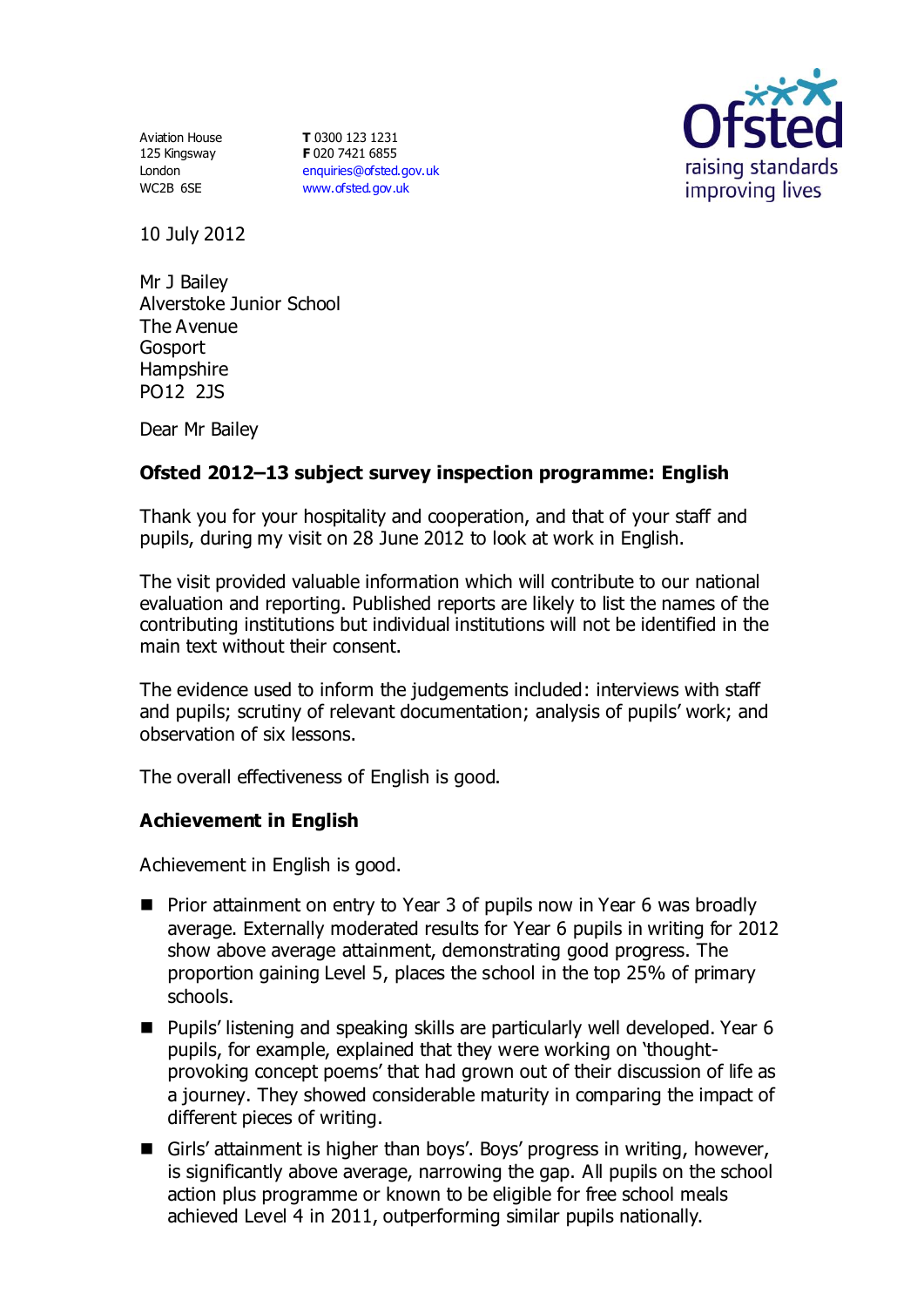- Attainment and progress in Years 3 and 4 are improving but less rapidly. A thorough review of pupils' learning has led to a vigorous drive to improve spelling. Regular phonics and spelling sessions, complementing daily guided reading, are having perceptible impact and more rigorous monitoring is helping all pupils to make good progress. Scrutiny of books and observation of work in lessons confirmed that pupils' technical skills often lag behind their thinking and their readiness to experiment with language.
- **Pupils'** are enthusiastic and responsive learners, keen to live up to their teachers' expectations. They work well in groups, confidently sharing ideas and supporting each other.

## **Quality of teaching in English**

The quality of teaching in English is good.

- Teachers successfully present learning as a shared activity, encouraging pupils to develop ideas and extend their skills. Their subject knowledge is good and persuasively communicated. They share their pleasure in reading. They draw on pupils' experiences to link learning in the classroom to life beyond school. Year 3 pupils, for example, saw constructing an enticing leaflet for their small seaside town as a 'real' project not simply an exercise in persuasive writing.
- Expectations are high and tasks are, on most occasions, both challenging and well adapted to pupils' varying abilities and ways of working. A combination of one-to-one tuition, small-group teaching and effective inclass support ensures that those who find any aspect of English difficult are well supported. Teachers use effective questioning skills well to check and extend pupils' understanding.
- Teaching is less effective when it limits pupils' scope for independent thinking and their freedom to make choices about how to tackle a theme. When teachers tell pupils how an idea is to be developed it implies that there is one 'right' way, and this is reinforced by worksheets that set out the steps to be taken. Marking of work usually combines encouragement with guidance on how to improve but its impact is not always evident.

### **Quality of the curriculum in English**

The quality of the curriculum in English is outstanding.

■ The curriculum is developed through themed projects, each leading to a pre-determined event. Pupils' learning about Victorian England, for example, is shaped by the idea of innovation, makes connections between Victorian engineering, exploration, social history and culture, and leads to their own Great Exhibition. This cross-curricular approach develops skills in reading, evaluating evidence, discussing interpretations and presenting findings in different ways, including newspaper pages, PowerPoint presentations, stories and poems.